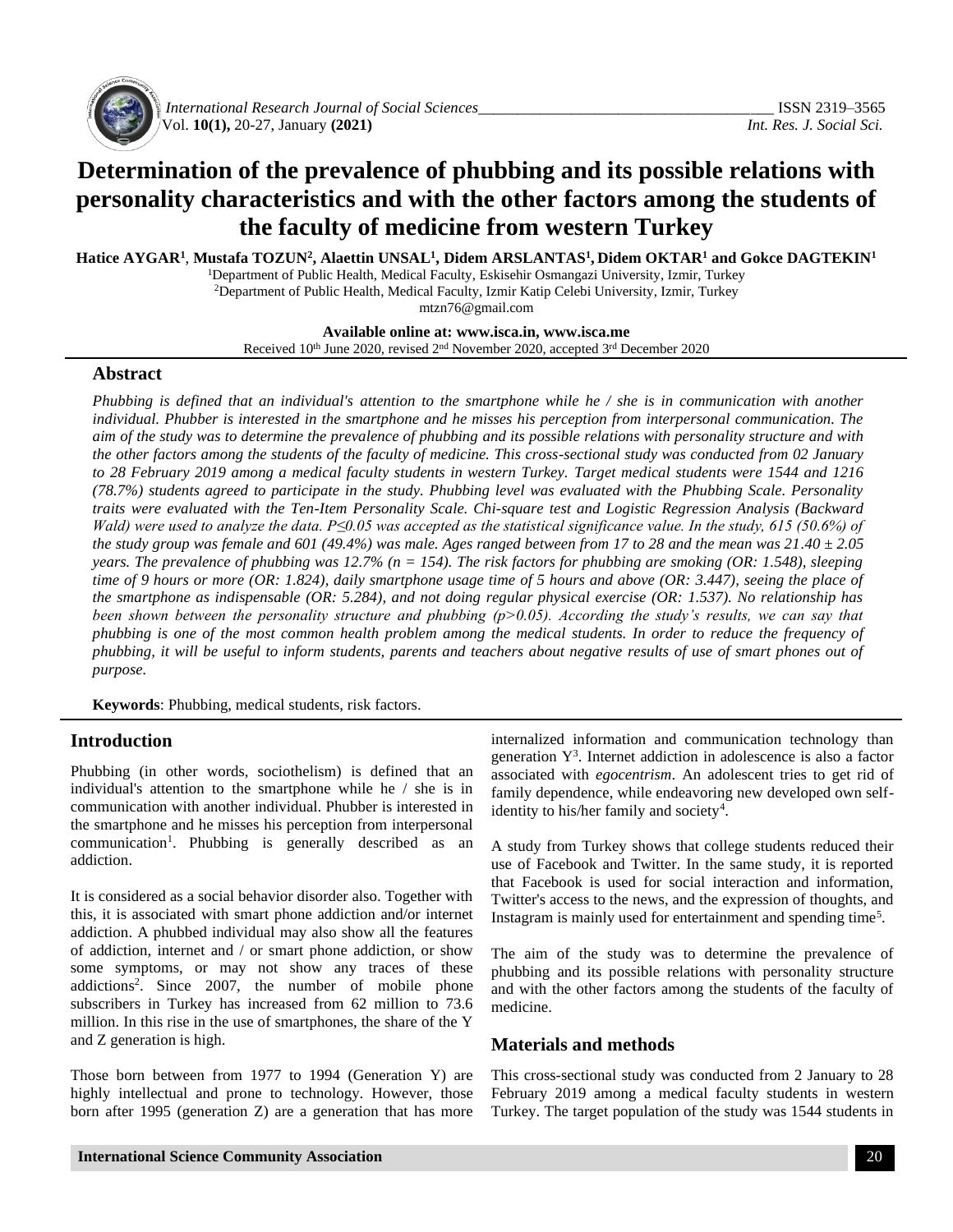a medical faculty of western Turkey. Students who were not in the school during the study period and did not agree to participate in the study were excluded from the study. The study group was created with 1216 (78.7%) students.

A questionnaire form was prepared using the literature as a data collection tool.

The questionnaire included questions about some sociodemographic characteristics of students (age, gender, number of siblings, family income status, etc.) and some variables that are thought to be related to phubbing (age of using a smartphone, daily smartphone usage time, applications used on a smartphone, etc.).

Phubbing level was evaluated with the Phubbing Scale. Personality traits were evaluated with the Ten-Item Personality Scale.

The Phubbing Scale was developed by Karadaget al.<sup>1</sup> in 2015, and the scale consists of 10 questions in the 5-point Likert type. The answers to the questions are always scored as "5", often "4", sometimes "3", rarely "2" and never "1". The scores that can be obtained from the scale vary between from 10 to 50, and as the score gets increased, the level of phubbing increases. In this study, those who scored 35 or higher from the scale were considered to have "phubbing".

The Ten-Item Personality Scale was developed in 2003 by Gosling et al.<sup>6</sup>. The reliability and validity study was conducted in 2013 in Turkey by Atak.<sup>7</sup> The scale, which consists of 10 items in seven-Likert type, has 5 sub-dimensions: "Extraversion, Agreeableness, Conscientiousness, Emotional Stability and Openness to Experience". There are two items in each sub-dimension, and scores for each sub-dimension are calculated separately.

The answers given to the scale items are scored ranging from Absolutely Disagree (1) to Totally Agree (7). The main personality trait of the individual is considered as the personality trait belonging to that sub-field, whichever subdomain is the highest score in the scale.

The questionnaire forms and scales were filled out by the students themselves under observation. This process took about 10-15 minutes.

The individual with type A behavior is extremely competitive, committed to his job and very sensitive to time. The type B personality structure has the opposite characteristics of type A.<sup>8</sup>

The family income levels of the students were evaluated as "low, middle and high" according to their own perceptions.

Friendship relations are defined as "bad, medium and good" according to their own perceptions.

Ethics committee approval was received from Eskisehir Osmangazi University Non-Interventional Ethics Committee on 15.01.2020 and numbered 25403353-050.99-E.6874 to conduct the study.

In order to collect data, a written administrative permit was obtained from Eskisehir Osmangazi University Dean of Faculty of Medicine dated 22.01.2020 and numbered 64267429-044- E.9815.

The students were informed before the application of the questionnaire and their verbal consent was obtained.

The data obtained were transferred in computer environment and evaluated in SPSS 20.0 Statistics Package Program. Chisquare test and Logistic Regression Analysis (Backward Wald) were used for analysis. P≤0.05 was accepted as the statistical significance value.

# **Results and discussion**

In the study, 615 (50.6%) of the study group were women and 601 (49.4%) are men. Their ages ranged between from 17 to 28 and the mean was  $21.40\pm2.05$  years. The frequency of phubbing in this study was found to be 12.7% (n=154).

Distribution of those with and without phubbing according to some sociodemographic characteristics in the study group was presented in Table-1.

The age of using the first smartphone in the study group ranged between 7-25 and the mean was  $14.35 \pm 2.30$  years. Students' daily smartphone usage times vary from 1 to 16 hours, with an average of  $3.85 \pm 2.49$  hours.

Distribution of detected and undetectable phubbing by some characteristics related to phubbing in the study group was presented in Table-2.

The numbers (percentages) for personality types of the students were follow: Extraversion, Agreeableness, Conscientiousness, Openness to Experience and Emotional Stability were 313 (25.7%), 234 (19.2%), 256 (21.1%), 256 (21.1%), and 157 (12.9%), respectively.

Distribution of detected and undetectable phubbing in the study group by personality types was presented in Table-3.

Logistic Regression Model (Backward Wald*)* results created with variables (gender, staying with family, smoking and alcohol habits, daily sleep time, daily smartphone usage time, daily number of smartphone control, location of smartphone in life, regular physical exercise status, regular newspaper-book reading habit and personality type) found to be related to phubbing in the study group (step: 5) was presented in Table-4.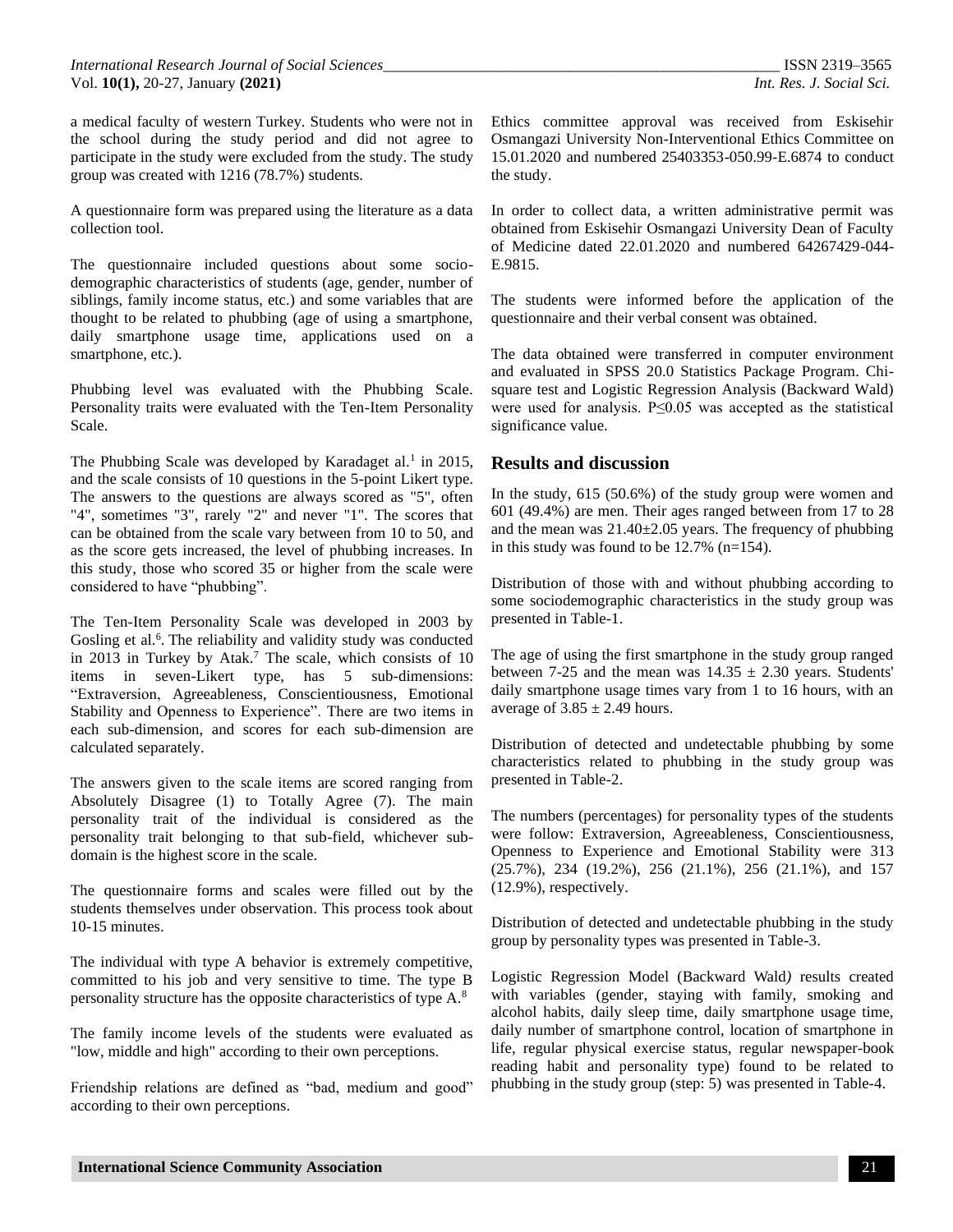#### *International Research Journal of Social Sciences\_\_\_\_\_\_\_\_\_\_\_\_\_\_\_\_\_\_\_\_\_\_\_\_\_\_\_\_\_\_\_\_\_\_\_\_\_\_\_\_\_\_\_\_\_\_\_\_\_\_\_* ISSN 2319–3565 Vol. **10(1),** 20-27, January **(2021)** *Int. Res. J. Social Sci.*

| Table-1: Distribution of those with and without phubbing according to some socio demographic characteristics in the study group. |  |  |
|----------------------------------------------------------------------------------------------------------------------------------|--|--|

|                                   |              | Phubbing       |                 |                                   |  |  |
|-----------------------------------|--------------|----------------|-----------------|-----------------------------------|--|--|
| Socio demographic characteristics | No $n (%)^*$ | Yes $n (\%)^*$ | Total $n$ (%)** | Statistical analyses $\chi^2$ ; p |  |  |
| Class in the medical faculty      |              |                |                 |                                   |  |  |
| $1 - 3$                           | 566 (87.5)   | 81 (12.5)      | 647 (53.2)      | 0.026; 0.871                      |  |  |
| $4 - 6$                           | 496 (87.2)   | 73 (12.8)      | 569 (46.8)      |                                   |  |  |
|                                   |              | Age group      |                 |                                   |  |  |
| $\leq$ 19                         | 224 (89.2)   | 27(10.8)       | 251 (20.6)      |                                   |  |  |
| $20 - 21$                         | 319 (86.4)   | 50(13.6)       | 369 (30.3)      | 1.771; 0.621                      |  |  |
| $22 - 23$                         | 347 (86.3)   | 55 (13.7)      | 402 (33.1)      |                                   |  |  |
| $\geq$ 24                         | 172 (88.7)   | 22(11.3)       | 194 (16.0)      |                                   |  |  |
|                                   |              | Gender         |                 |                                   |  |  |
| Woman                             | 523 (85.0)   | 92 (15.0)      | 615 (50.6)      |                                   |  |  |
| Man                               | 539 (89.7)   | 62(10.3)       | 601 (49.4)      | 5.925; 0.015                      |  |  |
|                                   |              | Type of family |                 |                                   |  |  |
| Nuclear family                    | 937 (87.6)   | 133 (12.4)     | 1070 (88.0)     |                                   |  |  |
| <b>Extended family</b>            | 75 (87.2)    | 11(12.8)       | 86(7.1)         | 0.923; 0.630                      |  |  |
| Fragmented family                 | 50(83.3)     | 10(16.7)       | 60(4.9)         |                                   |  |  |
| Family income                     |              |                |                 |                                   |  |  |
| Low                               | 261 (86.1)   | 42 (13.9)      | 303 (24.9)      |                                   |  |  |
| Middle                            | 774 (88.1)   | 105(11.9)      | 879 (72.3)      |                                   |  |  |
| High                              | 27(79.4)     | 7(20.6)        | 34(2.8)         | 2.733, 0.255                      |  |  |
| Residence                         |              |                |                 |                                   |  |  |
| With his/her family               | 194 (91.5)   | 18(8.5)        | 212 (17.4)      |                                   |  |  |
| Without his/her family            | 868 (86.5)   | 136(13.5)      | 1004 (82.6)     | 4.044; 0.044                      |  |  |
| Number of siblings                |              |                |                 |                                   |  |  |
| $\boldsymbol{0}$                  | 101(85.6)    | 17(14.4)       | 118(9.7)        |                                   |  |  |
| 1                                 | 486 (88.2)   | 65(11.8)       | 551 (45.3)      |                                   |  |  |
| $\overline{2}$                    | 290 (86.1)   | 47 (13.9)      | 337 (27.7)      | 1.309; 0.727                      |  |  |
| 3 and above                       | 185 (88.1)   | 25(11.9)       | 210 (17.3)      |                                   |  |  |
| Type of personality               |              |                |                 |                                   |  |  |
| A                                 | 461 (85.8)   | 76 (14.2)      | 537 (44.2)      |                                   |  |  |
| $\, {\bf B}$                      | 601 (88.5)   | 78 (11.5)      | 679 (55.8)      | 1.926; 0.165                      |  |  |
| Smoking                           |              |                |                 |                                   |  |  |
| N <sub>o</sub>                    | 770 (88.8)   | 97(11.2)       | 867 (71.3)      |                                   |  |  |
| Yes                               | 292 (83.7)   | 57(16.3)       | 349 (28.7)      | 5.954; 0.015                      |  |  |
| Alcohol consumption               |              |                |                 |                                   |  |  |
| No                                | 745 (89.1)   | 91 (10.9)      | 836 (68.8)      |                                   |  |  |
| Yes                               | 317 (83.4)   | 63(16.6)       | 380 (31.2)      | 7.657; 0.006                      |  |  |
| Overweight-obese                  |              |                |                 |                                   |  |  |
| N <sub>o</sub>                    | 850 (86.5)   | 133(13.5)      | 983 (80.8)      |                                   |  |  |
| Yes                               | 212 (91.0)   | 21(9.0)        | 233 (19.2)      | 3.475; 0.062                      |  |  |
| Total                             | 1062 (87.3)  | 154(12.7)      | 1216 (100.0)    |                                   |  |  |

\* Percentage is taken according to the total of the row. \*\* Percentage is taken according to the total of the column.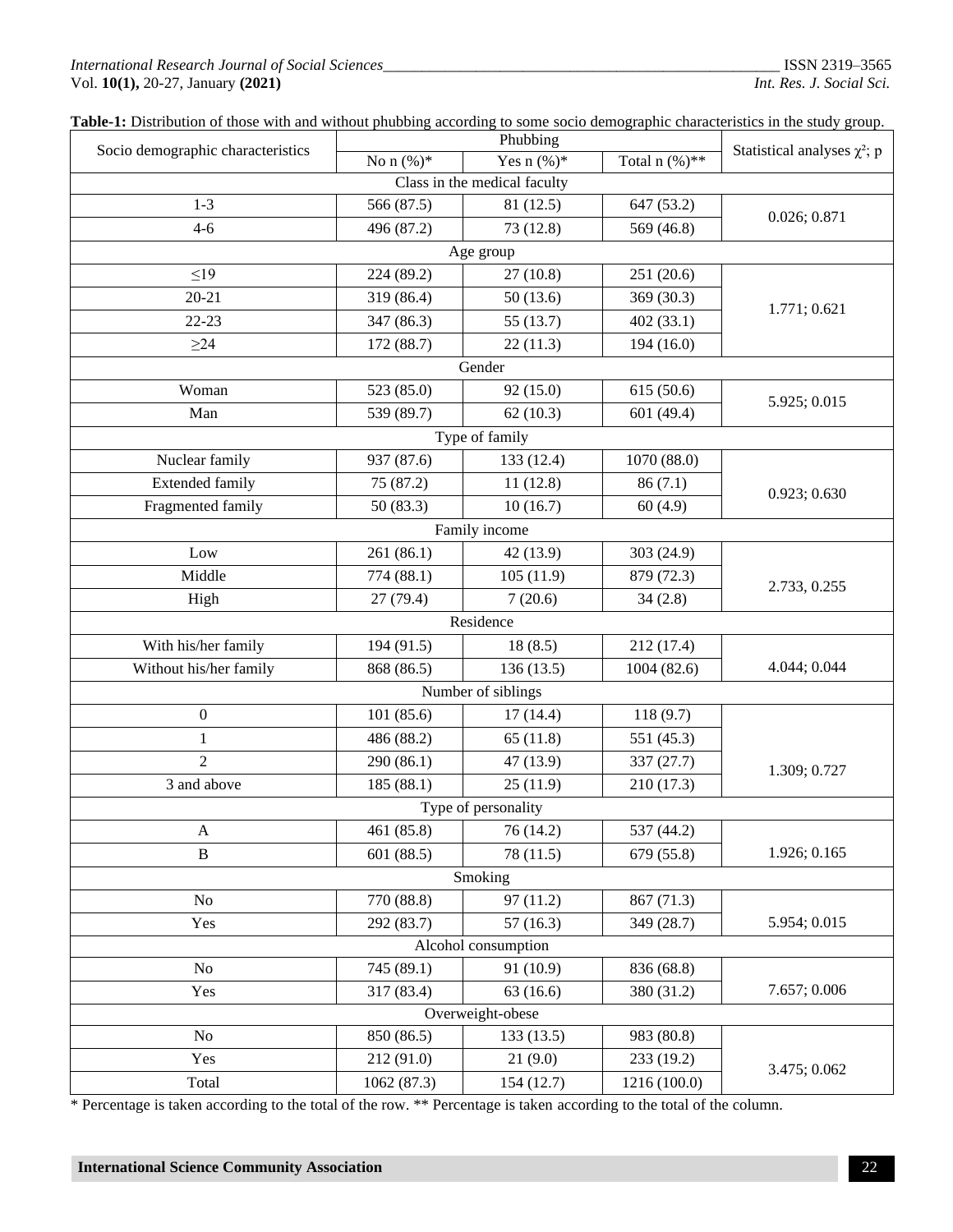### *International Research Journal of Social Sciences\_\_\_\_\_\_\_\_\_\_\_\_\_\_\_\_\_\_\_\_\_\_\_\_\_\_\_\_\_\_\_\_\_\_\_\_\_\_\_\_\_\_\_\_\_\_\_\_\_\_\_* ISSN 2319–3565 Vol. **10(1),** 20-27, January **(2021)** *Int. Res. J. Social Sci.*

|                                                                                              | Phubbing                                   |              |                 |                                   |  |  |  |  |
|----------------------------------------------------------------------------------------------|--------------------------------------------|--------------|-----------------|-----------------------------------|--|--|--|--|
| Some characteristics related with Phubbing                                                   | No $n (%)^*$                               | Yes $n$ (%)* | Total $n$ (%)** | Statistical analyses $\chi^2$ ; p |  |  |  |  |
| Relations with family members                                                                |                                            |              |                 |                                   |  |  |  |  |
| No good                                                                                      | 247 (85.2)                                 | 43 (14.8)    | 290 (23.8)      |                                   |  |  |  |  |
| Good                                                                                         | 815 (88.0)                                 | 111(12.0)    | 926 (76.2)      | 1.611; 0.204                      |  |  |  |  |
| Relations with friends                                                                       |                                            |              |                 |                                   |  |  |  |  |
| No good                                                                                      | 331 (86.2)<br>53 (13.8)<br>384 (31.6)      |              |                 |                                   |  |  |  |  |
| Good                                                                                         | 731 (87.9)                                 | 101(12.1)    | 832 (68.4)      | 0.657; 0.418                      |  |  |  |  |
|                                                                                              | Daily sleep time (hours)                   |              |                 |                                   |  |  |  |  |
| $\leq 6$                                                                                     | 280 (87.0)                                 | 42 (13.0)    | 322 (26.5)      |                                   |  |  |  |  |
| $7 - 8$                                                                                      | 657 (89.4)                                 | 78 (10.6)    | 735 (60.4)      | 13.769; 0.001                     |  |  |  |  |
| $\geq 9$                                                                                     | 125(78.6)                                  | 34(21.4)     | 159(13.1)       |                                   |  |  |  |  |
|                                                                                              | Age of first use of the smartphone (years) |              |                 |                                   |  |  |  |  |
| $\leq$ 12                                                                                    | 203 (86.0)                                 | 33 (14.0)    | 236 (19.4)      |                                   |  |  |  |  |
| $13 - 15$                                                                                    | 586 (86.6)                                 | 91 (13.4)    | 677 (55.7)      |                                   |  |  |  |  |
| $\geq 16$                                                                                    | 273 (90.1)                                 | 30(9.9)      | 303 (24.9)      | 2.833; 0.243                      |  |  |  |  |
|                                                                                              | Daily smartphone usage time (hours)        |              |                 |                                   |  |  |  |  |
| $\leq$ 2                                                                                     | 331 (94.6)                                 | 19(5.4)      | 350 (28.8)      |                                   |  |  |  |  |
| $3 - 4$                                                                                      | 494 (90.5)                                 | 52(9.5)      | 546 (44.9)      |                                   |  |  |  |  |
| $\geq 5$                                                                                     | 237(74.1)                                  | 83 (25.9)    | 320 (26.3)      | 72.407; 0.000                     |  |  |  |  |
| Daily smartphone checks                                                                      |                                            |              |                 |                                   |  |  |  |  |
| $\leq$ 14                                                                                    | 307 (91.9)                                 | 27(8.1)      | 334 (27.5)      |                                   |  |  |  |  |
| 15-29                                                                                        | 222(87.1)                                  | 33 (12.9)    | 255 (21.0)      |                                   |  |  |  |  |
| 30-44                                                                                        | 237 (88.4)                                 | 31(11.6)     | 268 (22.0)      |                                   |  |  |  |  |
| $\geq45$                                                                                     | 296 (82.5)                                 | 63(17.5)     | 359 (29.5)      | 14.389; 0.002                     |  |  |  |  |
| Internet access status on the smartphone                                                     |                                            |              |                 |                                   |  |  |  |  |
| With mobile data                                                                             | 809 (86.6)                                 | 125(13.4)    | 934 (76.8)      |                                   |  |  |  |  |
| With wireless network connection                                                             | 253 (89.7)                                 | 29(10.3)     | 282 (23.2)      | 1.881; 0.170                      |  |  |  |  |
| The place of the smartphone in your life                                                     |                                            |              |                 |                                   |  |  |  |  |
| Indispensable                                                                                | 383 (76.4)                                 | 118 (23.6)   | 501 (41.2)      |                                   |  |  |  |  |
| Assistant                                                                                    | 606 (94.8)                                 | 33(5.2)      | 639 (52.5)      |                                   |  |  |  |  |
| Even if not                                                                                  | 73 (96.1)                                  | 3(3.9)       | 76(6.2)         | 91.422; 0.000                     |  |  |  |  |
| Social media membership                                                                      |                                            |              |                 |                                   |  |  |  |  |
| No                                                                                           | 10(100.0)                                  | 0(0.0)       | 10(0.8)         |                                   |  |  |  |  |
| Yes                                                                                          | 1052 (87.2)                                | 154 (12.8)   | 1206 (88.2)     | Fisher; 1.27                      |  |  |  |  |
| Regular physical exercise                                                                    |                                            |              |                 |                                   |  |  |  |  |
| Yes                                                                                          | 470 (90.0)                                 | 52(10.0)     | 522 (42.9)      |                                   |  |  |  |  |
| N <sub>o</sub>                                                                               | 592 (85.3)                                 | 102(14.7)    | 694 (57.1)      | 6.041; 0.014                      |  |  |  |  |
| Participation in artistic activities (such as playing musical instruments, drawing, dancing) |                                            |              |                 |                                   |  |  |  |  |
| Yes                                                                                          | 549 (88.5)                                 | 71(11.5)     | 620 (51.0)      |                                   |  |  |  |  |
| No                                                                                           | 513(86.1)                                  | 83 (13.9)    | 596 (49.0)      | 1.682; 0.195                      |  |  |  |  |
| Regular newspaper-book reading habit                                                         |                                            |              |                 |                                   |  |  |  |  |
| Yes                                                                                          | 576 (89.3)                                 | 69 (10.7)    | 645 (53.0)      |                                   |  |  |  |  |
| No                                                                                           | 486 (85.1)                                 | 85 (14.9)    | 571 (47.0)      | 4.804; 0.028                      |  |  |  |  |
| Total                                                                                        | 1062 (87.3)                                | 154(12.7)    | 1216 (100.0)    |                                   |  |  |  |  |

\* Percentage is taken according to the total of the row. \*\* Percentage is taken according to the total of the column.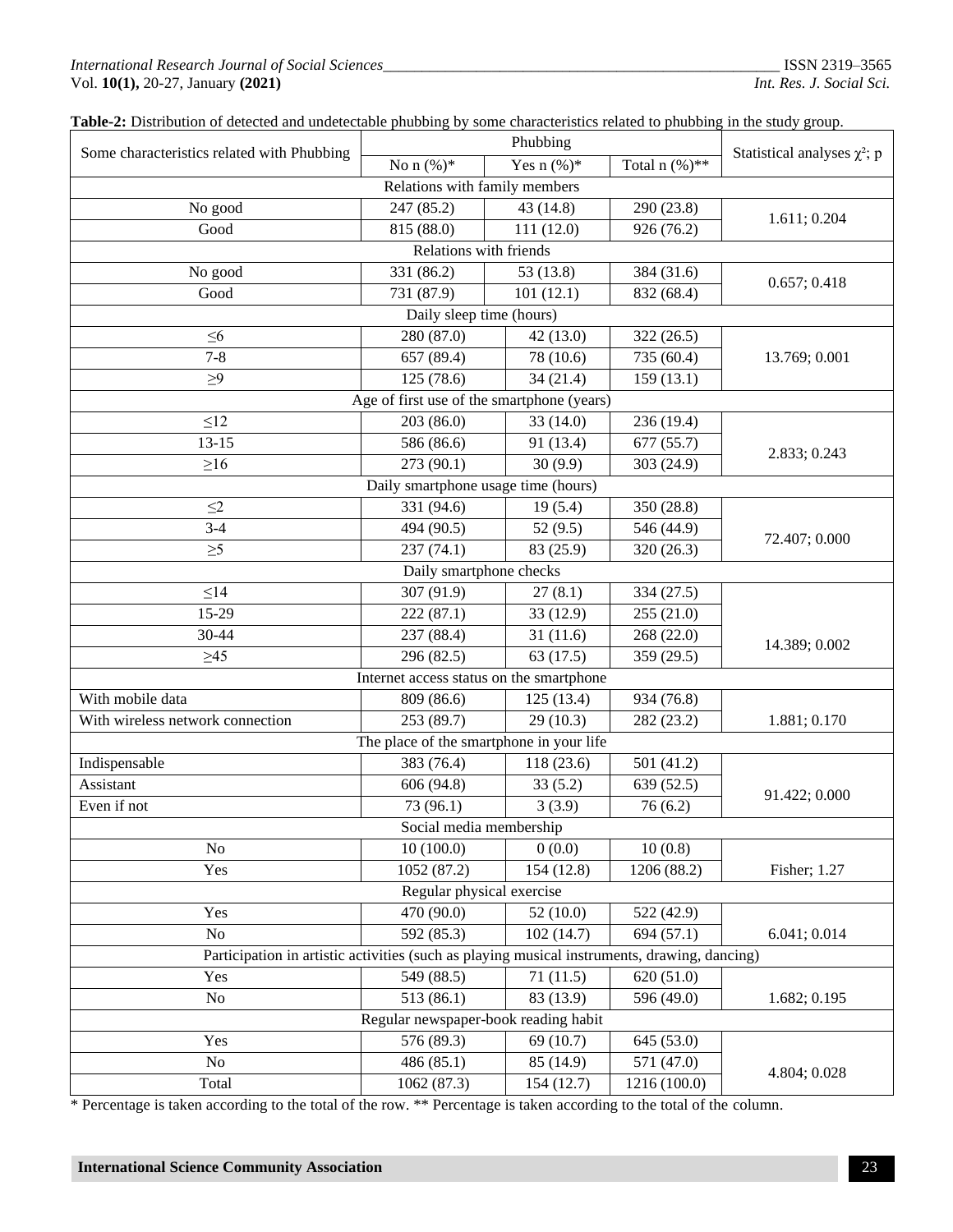| Table-3: Distribution of detected and undetectable phubbing in the study group by personality types. |
|------------------------------------------------------------------------------------------------------|
|                                                                                                      |

| Type of personality        | Phubbing      |                |                  |  |
|----------------------------|---------------|----------------|------------------|--|
|                            | No $n$ $(\%)$ | Yes $n$ $(\%)$ | Total $n$ $(\%)$ |  |
| Extraversion               | 281 (98.9)    | 32(10.2)       | 313(25.7)        |  |
| Agreeableness              | 195(83.3)     | 39(16.7)       | 234(19.2)        |  |
| Conscientiousness          | 216(84.4)     | 40(15.6)       | 256(21.1)        |  |
| Openness to Experience     | 226(88.3)     | 30(11.7)       | 256(21.1)        |  |
| <b>Emotional Stability</b> | 144(91.7)     | 13(8.3)        | 157(12.9)        |  |
| Total                      | 1062(87.3)    | 154(12.7)      | 1216 (100.0)     |  |

\*Percentage is taken according to the total of the row. \*\*Percentage is taken according to the total of the column.  $X^2$ =10.039; 0.040

| Table-4: Logistic Regression Model results created with variables found to be related to phubbing in the study group (step: 5). |  |
|---------------------------------------------------------------------------------------------------------------------------------|--|
|                                                                                                                                 |  |
|                                                                                                                                 |  |
|                                                                                                                                 |  |

| Variables                                                         | ß        | $SE^a$                                 | $\mathbf{p}$ | $OR^b$ | %95 CI <sup>c</sup> |
|-------------------------------------------------------------------|----------|----------------------------------------|--------------|--------|---------------------|
| Gender (Reference: Man)                                           |          |                                        |              |        |                     |
| Woman                                                             | 0.315    | 0.199                                  | 0.113        | 1.371  | 0.928-2.024         |
|                                                                   |          | Smoking (Reference: No)                |              |        |                     |
| Yes                                                               | 0.437    | 0.206                                  | 0.034        | 1.548  | 1.034-2.318         |
|                                                                   |          | Daily sleep time(Reference: 7-8 hours) |              |        |                     |
| $\geq$ 6 hours                                                    | 0.243    | 0.221                                  | 0.270        | 1.275  | 0.828-1.965         |
| $\geq$ 9 hours                                                    | 0.601    | 0.253                                  | 0.017        | 1.824  | 1.111-2.993         |
| Daily smartphone usage time (Reference: $\leq$ 2 hours)           |          |                                        |              |        |                     |
| 3-4 hours                                                         | 0.369    | 0.288                                  | 0.201        | 1.446  | 0.822-2.544         |
| $\geq$ 5 hours                                                    | 1.238    | 0.285                                  | 0.000        | 3.447  | 1.972-6.025         |
| The place of the smartphone in your life (Reference: Even if not) |          |                                        |              |        |                     |
| Assistant                                                         | 0.218    | 0.630                                  | 0.729        | 1.244  | 0.362-4.279         |
| Indispensable                                                     | 1.665    | 0.617                                  | 0.007        | 5.284  | 1.578-17.692        |
| Regular physical exercise(Reference: Yes)                         |          |                                        |              |        |                     |
| No                                                                | 0.430    | 0.199                                  | 0.030        | 1.537  | 1.042-2.269         |
| Type of personality (Reference: Emotional Stability)              |          |                                        |              |        |                     |
| Extraversion                                                      | 0.220    | 0.368                                  | 0.550        | 1.246  | 0.605-2.564         |
| Openness to Experience                                            | 0.337    | 0.373                                  | 0.367        | 1.400  | 0.673-2.911         |
| Conscientiousness                                                 | 0.697    | 0.363                                  | 0.055        | 2.007  | 0.985-4.091         |
| Agreeableness                                                     | 0.569    | 0.365                                  | 0.119        | 1.766  | 0.864-3.612         |
| Constant                                                          | $-4.730$ | 0.730                                  | 0.000        | ÷,     |                     |

SE<sup>a</sup>: Standard error, OR<sup>b</sup>: Odd's ratio, CI<sup>c</sup>: Confidence interval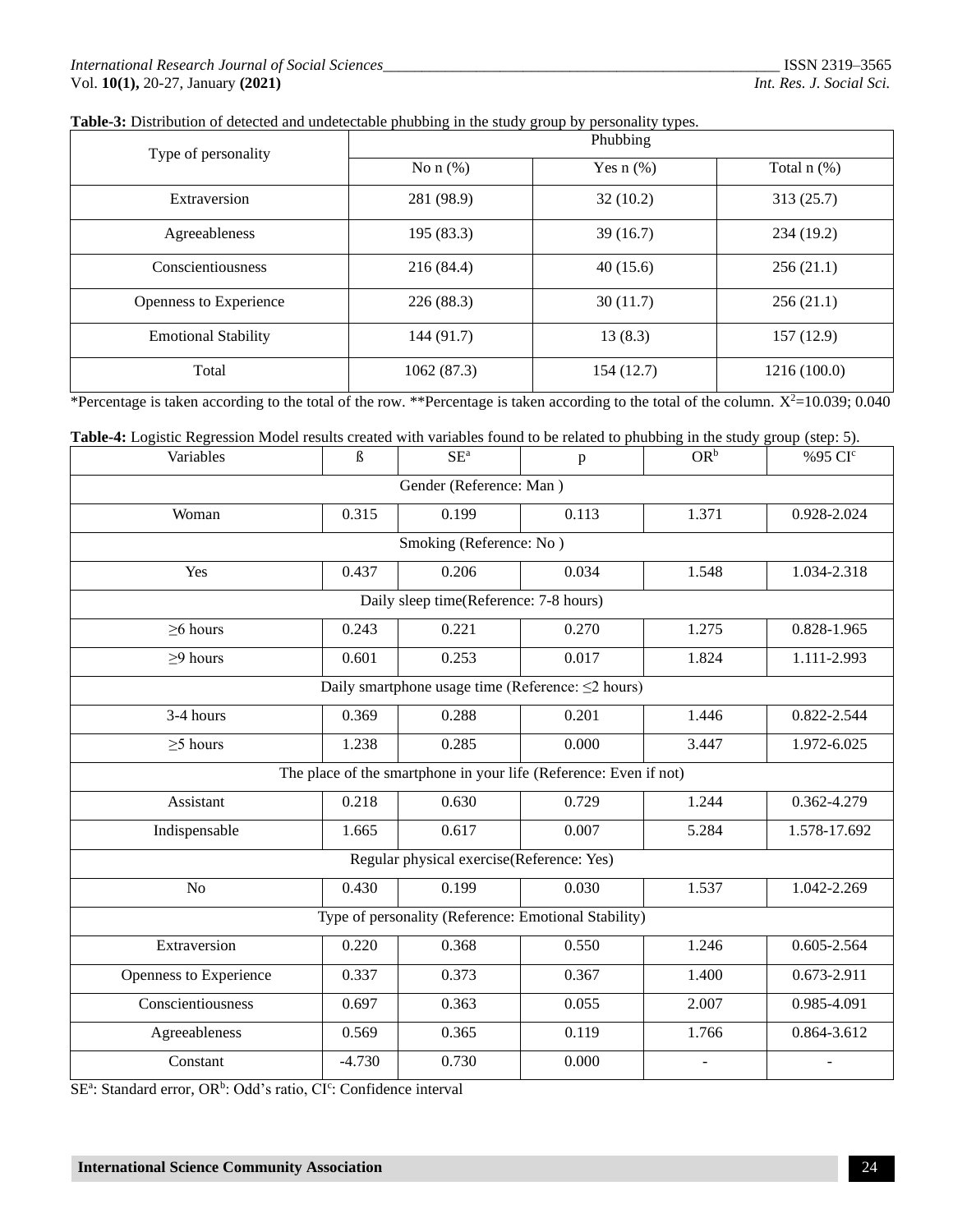**Discussion:** In 2012, the word phubbing appeared in the Macquarie Dictionary. This word was produced by the synthesis of the words "phone" and "snubbing"<sup>9</sup> . There are studies reporting prevalence of phubbing, which is one of today's new social and health problems. A study from India reports the prevalence of phubbing in adolescents and young people as 49.3%<sup>10</sup> . Phubbing prevalence was reported in Croatian university students, 50% in men and 54% in women. In the same study, it was reported that boys had more internet addiction and girls had cell phone addiction $11$ . In this study, the prevalence of phubbing was found to be 12.7%. Compared to other studies, this prevalence value is quite low. The reason for this may be that the study group consists of students of medical faculties who study more and have less free time.

In our study, no difference was found between the age groups in terms of phubbing prevalence  $(p > 0.05)$ . Due to study in medical specialty exam, 4-6. Class students were expected to move away from the internet and mobile phones. For this reason, the prevalence of phubbing could decrease in older ages. However, there was no difference between the classes of the medical faculty ( $p > 0.05$ ). A study reporting similar results was not found in the literature.

It was found that the prevalence of phubbing in women in the study group was higher than that of men. In the Logistic Regression Analysis, the relationship between phubbing and gender disappeared ( $p$  > 0.05). Another study that supports our study result was carried out on 402 university students in Ukraine. The Ukrainian sample explains that the effect of gender on phubbing is indirect: There is a relationship between phubbing and depression. In this relationship, loneliness is the mediator. Loneliness, which is observed with high frequency in men, increases the mediating role of phubbing, which turns into more pronounced depression. This mediation effect is weaker in  $girls<sup>12</sup>$ .

A study in the US provides the following information: phubbing in parents is related to the depression of adolescents. Additionally, phubbing in adolescents is related to parent phubbing<sup>13</sup>. This information made us think that there might be a relationship between the family structure and the socioeconomic status of the family and phubbing in our study group which includes university youth. However, no relation was found between the family type and family income status of students and the prevalence of phubbing in the study group (for each one p>0.05). The high number of children in the family indicates low socioeconomic level. Therefore, the number of siblings was questioned. However, no relation was found between the number of siblings and phubbing ( $p > 0.05$ ). This result supports that no relationship between socioeconomic status and phubbing in our study group.

In the study, it was found that the frequency of phubbing was higher in the students who remained somewhere outside the family than the ones who stayed with the family ( $p \le 0.05$ ). This result indicates the relationship between young people's feeling of loneliness and phubbing. A study on Polish young people showed that young people who experience loneliness have low self-esteem and are prone to phubbing and facebook intrusion<sup>14</sup>.

In our study, the prevalence of phubbing was found to be higher among students with smoking and alcohol addiction (p>0.05 for each). As a result of the Logistic Regression Analysis, smoking was found to be a risk factor for phubbing (OR: 1.548;  $p \le 0.05$ ), (Table 4). Alcohol consumption was eliminated in the logistics model (p>0.05). Combating tobacco and tobacco products is one of the basic works of preventive health services for young people. Unfortunately, smoking is a tool to prove that it is an adult who can take responsibility. In addition, young people tend to smoke because of their social problems and anxiety. For this reason, phubbing can be expected in frequent smokers. No studies directly related to the relationship between phubbing and smoking were found. However, in many studies, it has been reported that there is a relationship between internet addiction or mobile phone addiction and smoking<sup>15,16</sup>. In a study conducted in medical students in Saudi Arabia, it was reported that there was no relationship between smartphone addiction and smoking $17$ .

Especially in adolescents, obesity is known to decrease selfesteem and cause problems in social reletionsips<sup>18</sup>. Therefore, it was thought that there might be a relationship between phubbing and obesity. However, there was no difference in the prevalence of phubbing between those who were overweight/ obese and the others in the study group  $(p>0.05)$ . In a study conducted by medical students in Saudi Arabia, it was reported that there was no relationship between obesity and mobile phone addiction<sup>17</sup>. A study from Turkey to investigate the relationship between internet addiction and obesity, which realized among adolescents aged 11-18, and it is no relationship has been reported<sup>19</sup>.

In this study, good relationships with family members and friends and phubbing relationship were not found (for each; p> 0.05). However, it expected that the prevalence of phubbing would be high in those who did not have good relationships with family members and friends. A study on adolescents and young in India revealed the relationship between poor social relationships and phubbing<sup>20</sup>. We can reconcile bad social relationships with loneliness. The relationship between phubbing and loneliness was also revealed by David & Roberts<sup>20</sup>.

No relation was found between students' age of starting the use the smartphone and the prevalence of phubbing ( $p > 0.05$ ). This may be because students are to have a mobile phone at similar ages, first time.

Some studies on the excessive use of smartphones are talking about lack of sleep and poor sleep quality. Excessive sleep time may be associated with a predisposition to depression<sup>21-23</sup>.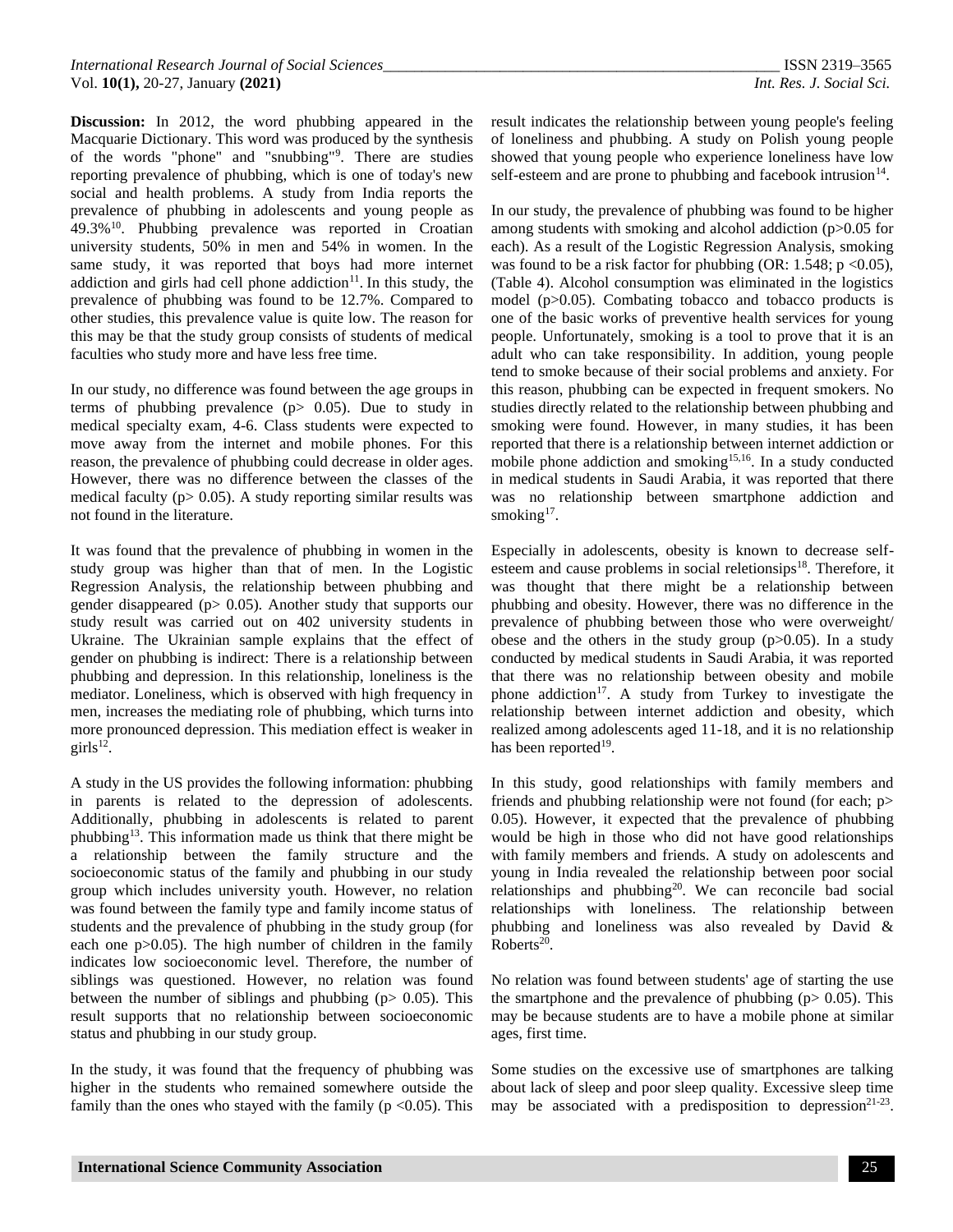However, no study describing the relationship between sleep time and phubbing has been found in the literature. In the study, the prevalence of phubbing was found to be higher in patients with a daily sleep time of 9 hours or more. In the Logistic Regression Analysis, phubbing prevalence was found to be 1.824 times higher in those with a daily sleep time of 9 hours or more ( $p < 0.05$ ), (Table-4).

Phubbing behaviors negatively affect the social development of the individual and disconnect the individual's communication and interaction in social settings. In other words, phubbing appears to focus on the smartphones of individuals rather than attend conversations by being indifferent to the environment<sup>24,25</sup>. In our study, the prevalence of phubbing was found to be 3.447 times higher in the students who use smartphone 5 hours a day or more ( $p<0.05$ ), (Table-4). This result supports the strong relationship between smart phone addiction and phubbing. Another finding that the logistic model gives statistically significant results supports the strong effect of smart phone addiction on phubbing behavior. This result is as follows: The prevalence of phubbing has been found to be 5.284 times higher in those who report the place of the smartphone as indispensable  $(p<0.05)$ , (Table 4). It was found that the prevalence of phubbing was higher in the students who check the mobile phone 45 or more times a day ( $p \le 0.05$ ). However, this variable was eliminated in logistic regression analysis.

There was no difference in terms of prevalence of phubbing between social media members and non-members (p > 0.05). The fact that only 10 students do not use social media makes it difficult for us to evaluate.

In our study, the prevalence of phubbing was found to be higher in students who did not exercise regularly. In the Logistic Regression Analysis, it was found that not exercising regularly is a risk factor for phubbing (OR: 1.537), (Table-4). In various studies, it has been proved that regular physical activity is protective from mobile phone and internet addiction. However, internet or mobile phone addiction is also a factor that causes a decrease in physical activity. Internet or mobile phone addiction and physical activity are in reverse interaction<sup>26-30</sup>.

One of the aims of this study was to present the relationship between personality structure and phubbing. Therefore, A and B type personality structure was questioned. In addition, 5 personality structures were determined with the Ten-Item Personality Scale. No relation was found between type A and B personality and phubbing  $(p > 0.05)$ . A similar study in which we can compare this result was not found in the literature.

In bivariate analysis, the lowest phubbing prevalence personality structure was found as Emotional Stability (p <0.05), (Table-3). However, the relationship between personality structure and phubbing was eliminated in Logistic Regression Analysis ( $p > 0.05$ ), (Table-4). A study from Turkey, Erzen and colleagues $31$  examined the relationship between Big

Five Personality Traits and Phubbing. They came to the following conclusion: neuroticism and conscientiousness were significant predictors of phubbing, which account for 7% of the total variance.

**Limitations:** Limitations include the fact that the study is a cross-sectional study, the inclusion of a single Medical Faculty in the scope of the study, and the absence of objective diagnostic methods.

# **Conclusion**

According the study's results, we can say that phubbing is one of the most common health problem among the medical students. In order to reduce the frequency of phubbing, it will be useful to inform students, parents and teachers about negative results of use of smart phones out of purpose. More comprehensive studies are needed to reveal the relationship between phubbing and personality types.

## **References**

- **1.** Karadag E., Tosuntas Ş.B., Erzen E., Duru P., Bostan N., Mizrak-Sahin B., et al. (2016). Sanal dunyanınkronolojik bagimliligi: Sosyotelizm (phubbing). *Addicta: The Turkish Journal on Addiction*, 3(2), 223-269.
- **2.** Goksun D.O. Adaptation of General Scales of Phubbing and Being Phubbed into Turkish. *Afyon Kocatepe University Journal of Social Sciences*, 21(3), 657-671.
- **3.** Kuyucu, M. (2017). Use of Smart Phone and Problematic of Smart Phone Addiction in Young People: "Smart Phone (Colic)" University Youth. *Global Media Journal TR Edition*, 7(14), 328-359.
- **4.** Kuss D.J. and Griffiths M.D. (2011). Online social networking and addiction-a review of the psychological literature. *International journal of environmental research and public health*, 8(9), 3528-3552.
- **5.** Ucer N. (2016). A Study to Examine University Students' Use of Social Media in the Context of Uses and Gratification Approach. *Global Media Journal: Turkish Edition*, 6(12),1-26.
- **6.** Gosling S.D., Rentfrow P.J. and Swann W.B. Jr. (2003). A very brief measure of the Big Five personality domains. *Journal of Research in Personality,* 37, 504-528.
- **7.** Atak H. (2013). The Turkish Adaptation of the Ten-Item Personality Inventory. *Archives of Neuropsychiatry*, 50 (4), 312-319.
- **8.** Friedman M. (1974). Type A behavior and your heart. Fawcett.
- **9.** Chotpitayasunondh V. and Douglas K.M. (2016). How "phubbing" becomes the norm: The antecedents and consequences of snubbing via smartphone. *Computers in Human Behavior*, 63, 9-18.